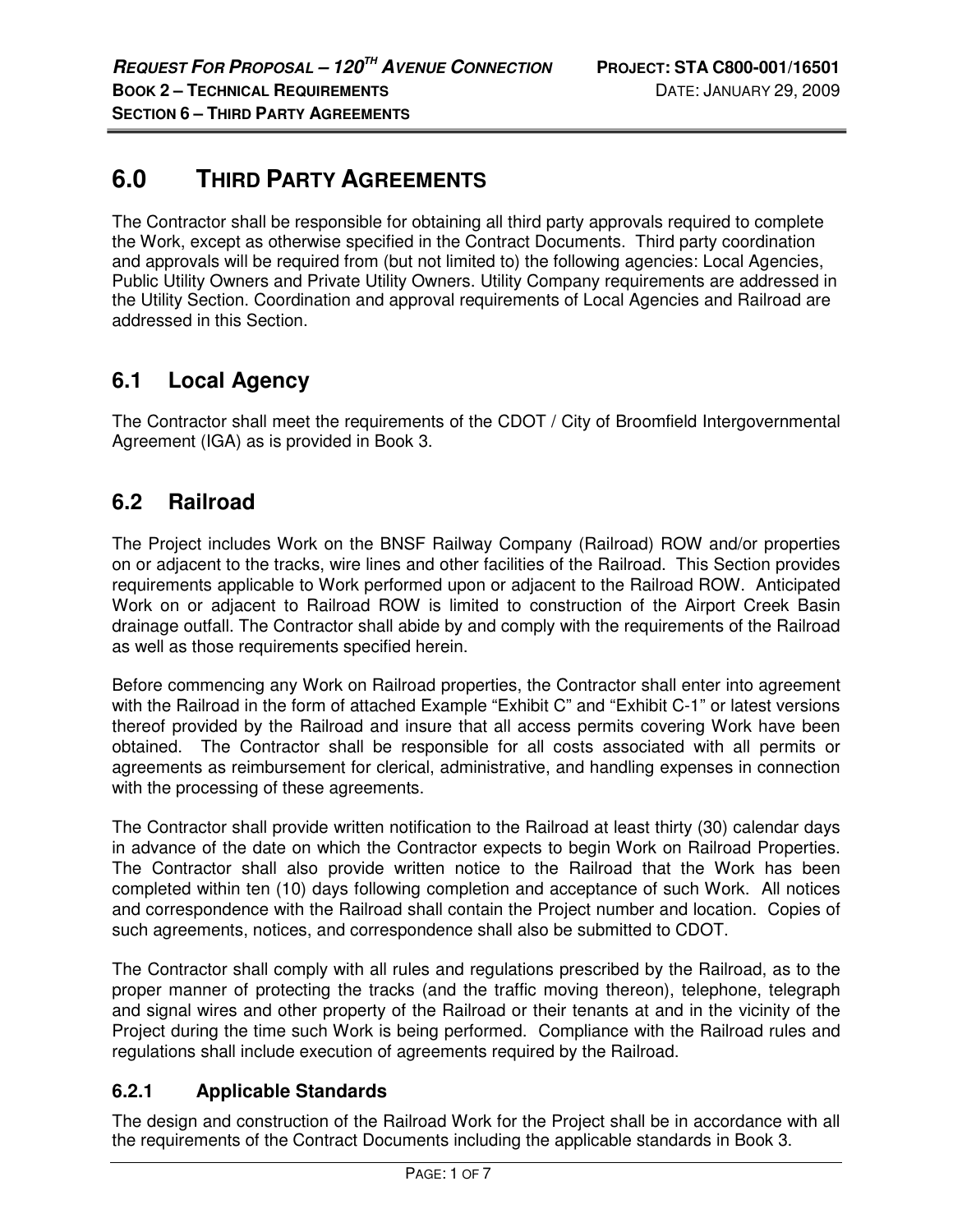The Contractor shall meet the requirements included in the Railroad agreements provided in Book 3 for Work to be performed by the Contractor within Railroad Right-of-Way.

#### **6.2.2 Administrative Requirements**

The Contractor shall meet with the Railroad and CDOT within 30 days after NTP1 to review all Railroad points of concern and other items which may affect the schedule. The Contractor shall identify critical activities and sequences, as they affect Railroad operations, and plan to effectively mitigate Railroad impacts.

All Railroad facilities requiring modifications will be designed and constructed by the Railroad.

All construction Work within the Railroad ROW and/or properties will be performed during daylight hours unless authorized otherwise by the Railroad.

If required, temporary crossings at grade of the Railroad's tracks or roadways or unloading pits on the Railroad's ROW will only be constructed by the Railroad. The Contractor shall only enter Railroad property through temporary easements or routes approved by the Railroad. The Contractor shall maintain any such crossings so established, in first-class condition at all times, shall keep flange-ways free of ice, snow, dirt, rock and debris, and shall install, operate, maintain and remove in a manner satisfactory to the Railroad, suitable barricades adequate to prevent unauthorized vehicles or equipment from using such crossings or roadways. All costs and expenses for installation, maintenance and operation of any such crossings or roadways and barricades, whether the Work performed by the Railroad or by the Contractor, shall be borne and paid by the Contractor, notwithstanding anything elsewhere contained herein. The Contractor shall not at any time cross the Railroad's tracks with vehicles or equipment of any kind or character, except at existing public crossings or at crossings established as provided for in this paragraph.

The Contractor shall obtain Railroad agreement in writing, in advance, on methods and procedures covering all Work on the Railroad's property. Upon completion of the Work, the Contractor shall remove from the premises of the Railroad ROW all equipment, surplus material and debris, leaving such premises in a neat condition satisfactory to the Railroad.

Work upon the Railroad's property not contemplated by project plans, specifications and requirements of the Contract Documents shall be performed only by or with the prior written consent of the Railroad.

If the Contractor employed upon the Railroad's property performs the Work thereon contrary to the plans, specifications and requirement of the Contract Documents, or if the Contractor performs the Work on the Railroad's property in a manner deemed hazardous by the Railroad (to its property and facilities or the safe and expeditious movement of its traffic), the Railroad shall have the right to stop the Work on the Railroad's property until the acts or omissions of the Contractor have been fully rectified to the satisfaction of the Manager of Track Maintenance for the Railroad.

The Contractor shall be responsible to the Railroad and its tenants for all damages for delays which may be sustained by the Railroad, or its tenants, or their employees, or freight in their care caused by any interference which could have been avoided by proper handling of the project Work.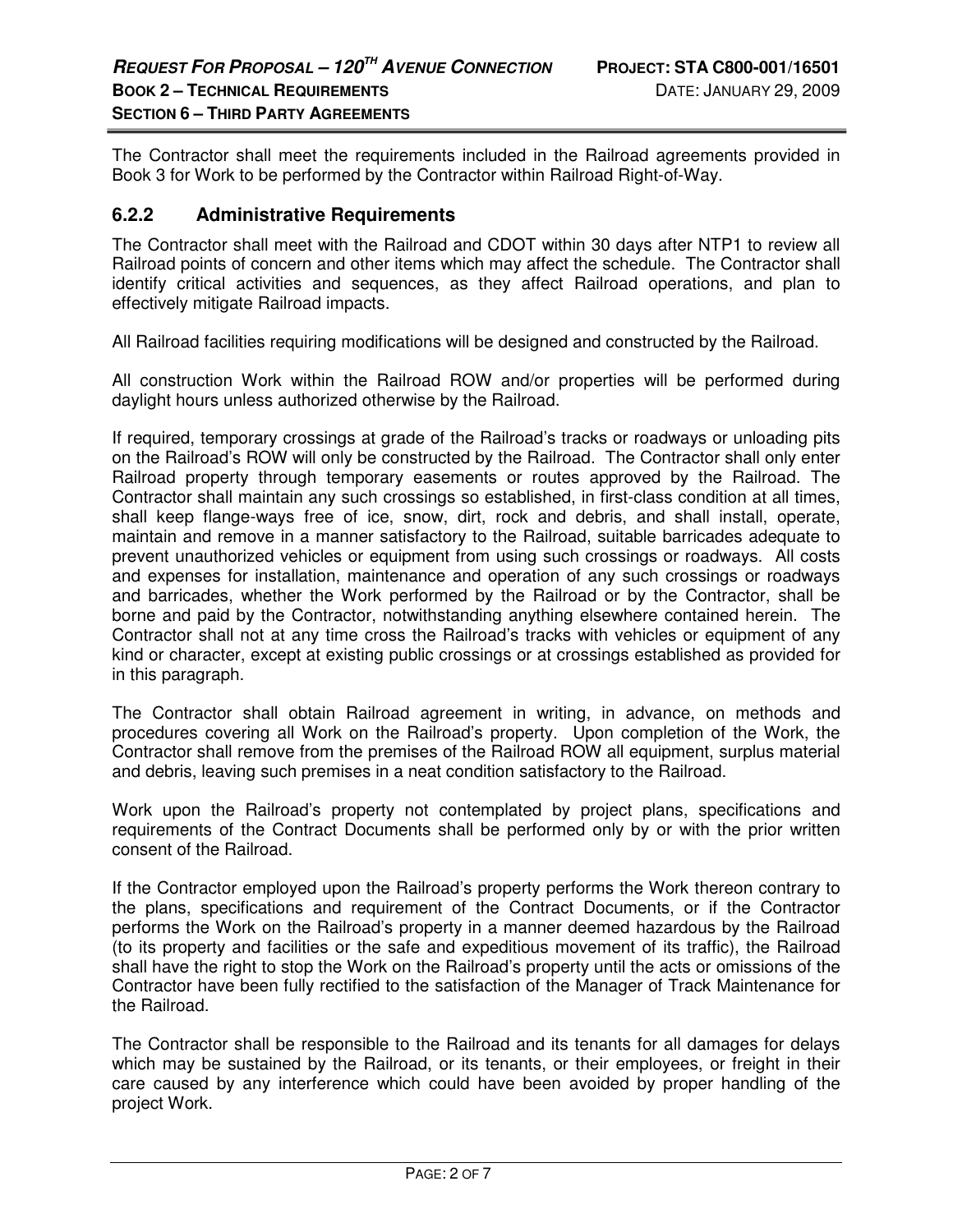All of the limitations and obligations imposed upon the Contractor by this Section shall apply with equal force and effect to any Subcontractor performing any project Work for the Contractor upon the Railroad's ROW. The Contractor shall be primarily liable and responsible to the Railroad for all acts or omissions of any Subcontractor employed upon the Railroad's ROW.

Nothing herein contained shall be construed to preclude the Railroad from proceeding against the Contractor and Subcontractors individually or collectively.

#### **6.2.2.1 Railroad Insurance**

The Contractor shall comply with the provisions for Railroad insurance as specified in the executed agreement and in the terms and conditions of the Contract.

#### **6.2.2.2 Flagging and Inspection**

Any Work within 25 feet of the centerline of the nearest track rail will require a Railroad flagman. The Contractor shall notify the Railroad per the executed agreement to arrange for required flagging services. Once the Contractor requests a flagger for Work on Railroad Right–of-Way, the flagger will remain for the duration of the Work.

During the period of construction, all flagging and protective services shall be performed strictly in accordance with directives and instructions issued by the Railroad. The Contractor shall confer with the Railroad for the times, locations and manner of such protective measures. The Contractor shall be responsible to appropriately notify the Railroad regarding flagging start and end dates. The Contractor shall include the Railroad flaggers in all its regularly scheduled safety meetings as required in the Project Management Section. If the Contractor does not comply with the above requirements, the Railroad will post a flagger or flaggers, as it deems necessary, for the duration of the Project. The Contractor shall not be entitled to any additional compensation if this occurs.

#### **6.2.2.3 Cost for Flagging and Inspection**

The Contractor shall include in its GMP Allocation Form (Form J) the amount that will be required for Railroad flagging and inspection, Railroad maintenance of temporary crossings, Railroad permit and coordination fees, and other Railroad related costs. The Railroad will bill the Contractor for Railroad flagging and inspection, and other Railroad costs incurred on the Project. The Railroad's estimated cost of flagging that Railroad deems necessary is Seven Hundred Dollars (\$700.00) per flagger per day, based on a ten hour day.

The rates of pay of the Railroad employees customarily called upon to act for the protection of the Railroad are the Railroad rates in effect at the time of the Work for the various classes of labor. Compensation, property damage and public liability insurance, vacation and holiday time, Railroad retirement and unemployment taxes, health and welfare, and supervision charges will be added to the above rates. The Railroad will, upon request, furnish prospective bidders with an estimate of cost of the flagging protection which will be required, but such estimate shall be understood to be approximate only and no guaranty is made that the total cost of such flagging will not be in excess of the estimated amount.

#### **6.2.2.4 Authority of Railroad Flaggers and Inspectors**

The Railroad flaggers and inspectors shall have the right, through CDOT, to direct the Contractor to stop Work on or over Railroad property, if the Railroad in its sole discretion, determines that the Work being performed is hazardous to Railroad property and, or operations. The Railroad will give immediate notice to CDOT of any Work stoppage. The Contractor,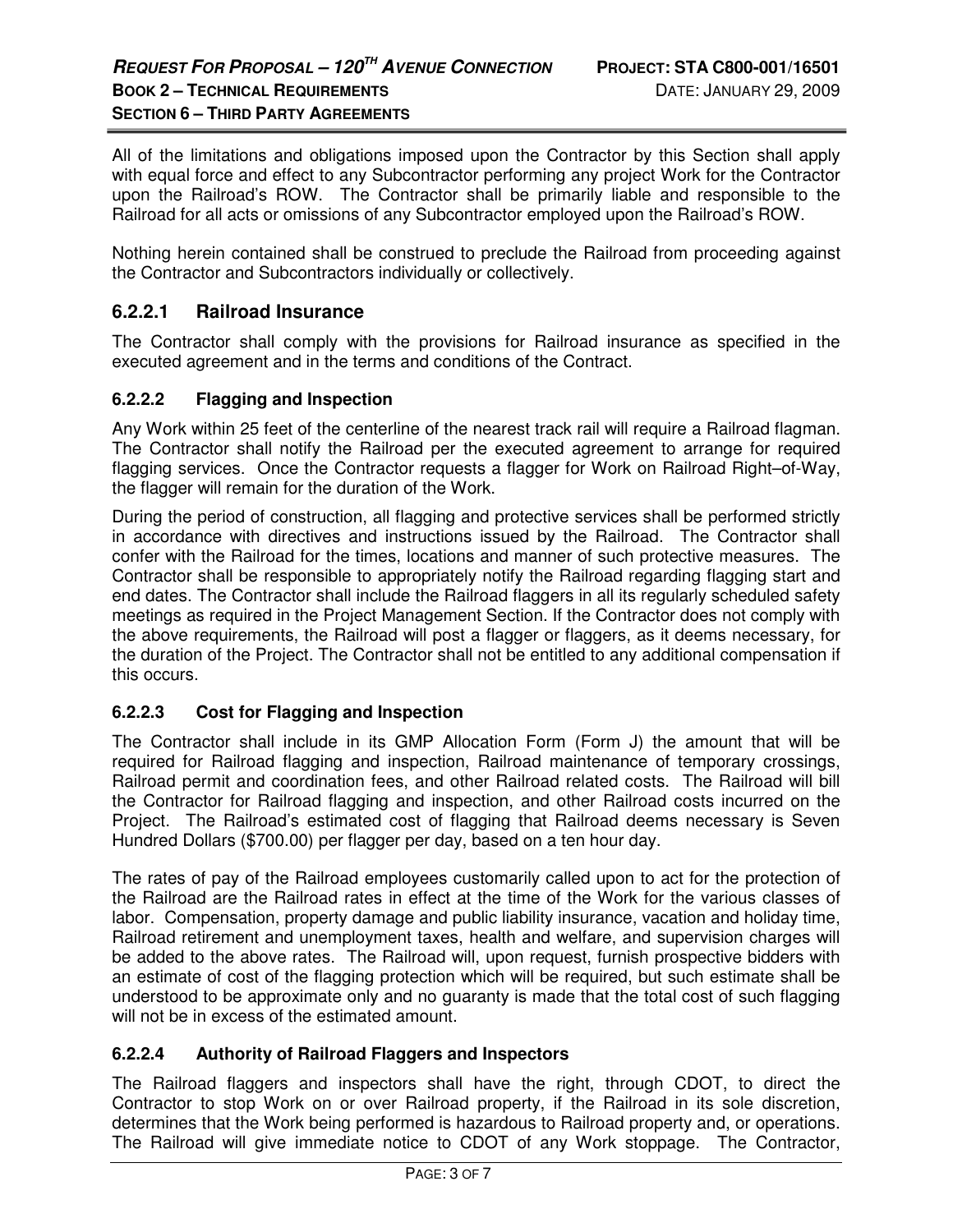Working with CDOT, shall be responsible for resolving to the Railroad's satisfaction the problems resulting in the Work stoppage. The Contractor shall accommodate any and all requests made by the Railroad, which serve the purpose of avoiding hazards to Railroad property and, or operations. Neither the Railroad nor CDOT will have any liability to the Contractor for costs or delays associated with such Work stoppage or requirements associated with avoidance or hazardous situations.

#### **6.2.3 Utility Crossings**

The Railroad is not responsible for Utilities on Railroad ROW. The Contractor shall locate all Utilities on Railroad ROW within the immediate vicinity of the Work. The Contractor shall certify to the Railroad that all the Utilities on Railroad ROW and within the immediate vicinity of the Work have been identified and properly located.

#### **6.2.4 Design Reviews**

The Railroad will review design plans. Railroad review is separate from CDOT oversight. The Contractor shall coordinate the required Railroad design reviews with the Railroad. All plans submitted to the Railroad for review and approval and shall be in English units. The Railroad review and approval process is estimated to take 30-45 days for each review.

#### **6.2.5 Construction Requirements**

The Contractor shall coordinate with the Railroad prior to beginning of any construction on or adjacent to the Railroad ROW. Working windows for demolition and construction shall be coordinated with the Railroad and Railroad flaggers. The Contractor shall keep a log of actual time that the Railroad personnel are flagging Copies of the log shall be submitted to CDOT with the Contractors invoice as required in the Project Management Section.

Within 5 Days after NTP1, the Contractor shall notify the Railroad Manager of Public Projects:

Mr. Andy Amparan Manager Public Projects The Burlington Northern and Santa Fe Railway Company 4515 Kansas Avenue Kansas City, KS 66106 Phone: 913-551-4964 FAX: 913-551-4077

And, Railroad General Road Manager:

Mr. Mark Carpenter General Road Manager The Burlington Northern and Santa Fe Railway Company 3700 Globeville Road Denver, CO 80216 Phone: (303) 480-6393 FAX: (303) 480-7463

The Contractor shall schedule and hold a Railroad pre-construction conference. The meeting shall be held as soon as practicable after the initial contact with the Railroad.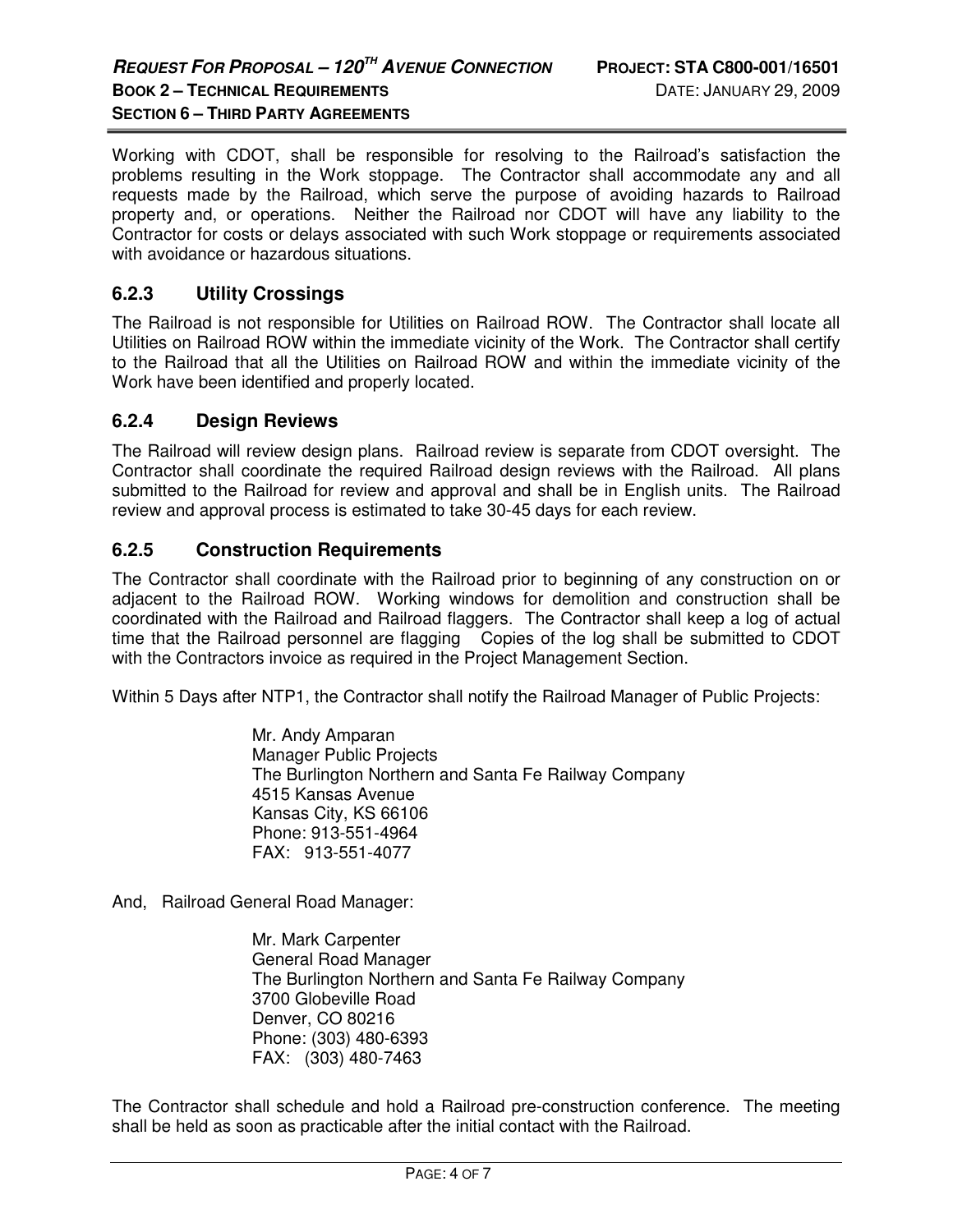It is expected that the Railroad will cooperate with the Contractor so that the Work may be handled in an efficient manner, but the Contractor shall have no claim against the Railroad for damages or extra compensation in the event the Contractor's Work is held up by Work of the Railroad forces.

The Contractor shall cooperate with the Railroad where Work is within the limits of the Railroad property, in order to expedite the Work and to avoid interference with the operation of Railroad equipment.

The Contractor shall comply with the rules and regulations of the Railroad or the instructions of its representatives in relation to the proper manner of protecting the tracks and property of the Railroad and the traffic moving on such tracks, as well as the wires, signals and other property of the Railroad, its tenants or licensees, at and in the vicinity of the Work during the period of construction.

The Contractor shall perform its Work in such manner and at such times as shall not to endanger or interfere with the safe operation of the tracks and property of the Railroad and the traffic moving on such tracks, as well as wires, signals and other property of the Railroad, its tenants or licensees, at or in the vicinity of the Work. The Contractor shall not pile or store any materials, tools, or park any equipment, when not in use, closer to the center of nearest railroad track than permitted by the following clearances:

- 1. 25 feet, 0 inches horizontally from nearest rail.
- 2. 23 feet, 3 ½ inches vertically above top of rail.

Falsework, forms, bracing or other construction supports, driven piles, etc. shall be no closer to the center of the nearest railroad track than permitted by the following temporary construction clearances:

- 1. 15 feet, 0 inches horizontally from nearest rail.
- 2. 21 feet, 6 inches vertically above top of rail.

Temporary fence (orange) shall be installed to identify temporary easements and flagging areas.

Any proposed variance of the above clearances shall be submitted by the Contractor to the Railroad, the Public Utilities Commission if applicable and to CDOT, and shall not be undertaken until approved by the Railroad, and until CDOT has obtained any necessary authorization from any governmental body or bodies having jurisdiction. No extra compensation will be allowed in the event the Contractor's Work is delayed pending Railroad approval and Governmental Approval.

No private crossing at grade over tracks of the Railroad for the purpose of hauling earth, rock, paving or other materials will be permitted unless approved by the Railroad. If the Contractor desires to move its equipment or material across the Railroad's tracks, the Contractor shall obtain permission from the Railroad, and the Contractor shall execute a private crossing agreement. The crossing installation for the use of the Contractor, together with any protective devices, if required, shall be at the expense of the Contractor. The Contractor shall furnish its own employees as flagmen to control movements of vehicles on the private roadway and shall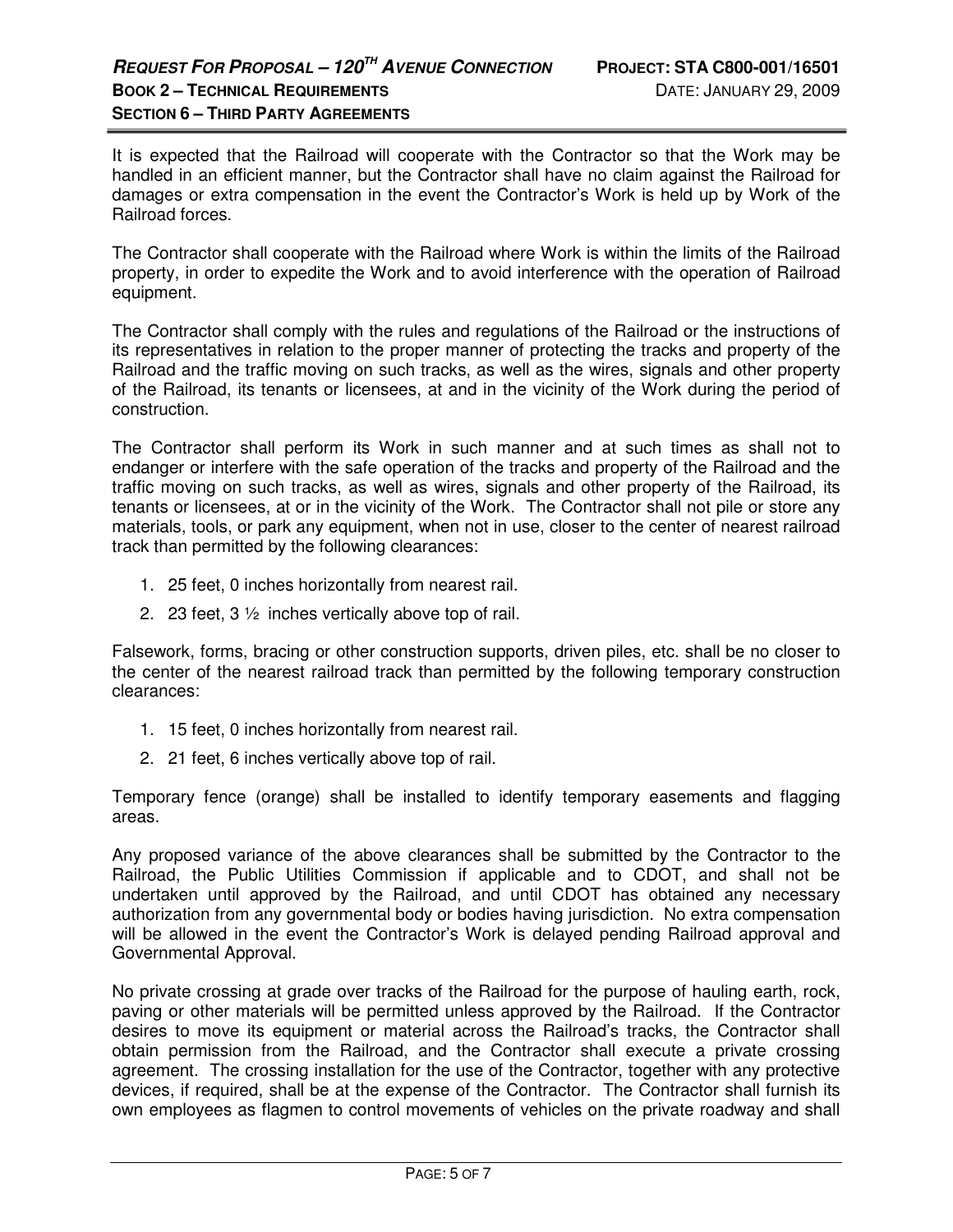take all measures necessary to prevent the use of such roadway by unauthorized persons and vehicles.

The Contractor shall provide positive drainage along the Railroad at all times during and at the end of construction in the area.

The Contractor shall give the Railroad at least thirty (30) Days written notice in advance of any Work to be done upon or adjacent to Railroad property. The Contractor shall notify the Railroad of the date said Work is completed, and also the date the Work is Accepted by CDOT. Upon completion of the Work to be performed on Railroad property under the Contract, the Contractor shall promptly remove from Railroad property all tools, equipment and materials placed thereon by the Contractor or the Contractors agents. The Contractor shall restore said property to the same state and condition as when the Contractor entered thereon and shall leave said property in a clean and presentable condition satisfactory to the Railroad.

Work shall be performed in accordance with plans and specifications approved by the Railroad and in such manner and at such times as shall not endanger or interfere with the safe operation of the tracks and other facilities. The requirements of the Railroad and the instructions of its representatives shall be complied with relating to the proper manner of protecting the tracks, pipelines, wire lines, signals and all other property at said location, the traffic moving on such tracks and the removal of tools, equipment and materials.

The Contractor shall keep Railroad property free and clear of all levies, liens and encumbrances of any nature whatsoever, and shall promptly remove any lien against Railroad property arising from performance of Work hereunder by the Contractor, or any Subcontractor, and if not removed within 20 days, the Railroad may act to remove same and all the costs shall be paid by the Contractor.

Protection of Railroad facilities -- Railroad representatives, conductors, flagmen or watchmen, will be provided by the Railroad to protect its facilities, property and movements of its trains, or engines, when in the opinion of the Railroad's representative that are necessary due to the Contractors operations while Working on or adjacent to Railroad property or its tracks.

The cost of all personnel deemed necessary by the Railroad and provided by the Railroad for the protection of the Railroad facilities and trains during the period of constructing the Project, and the cost of installing protective devices in the case of impaired clearance, as above specified, shall be borne by the Contractor.

At the request of the Railroad, the Contractor shall remove from the Railroad premises any employee of said Contractor or any Subcontractor who fails to conform to the instructions of the Railroad's representative. All Work on the Railroad premises shall be suspended until such request of the Railroad is met. The Contractor shall indemnify the Railroad against any claim arising from the removal of any such employee from the Railroad premises.